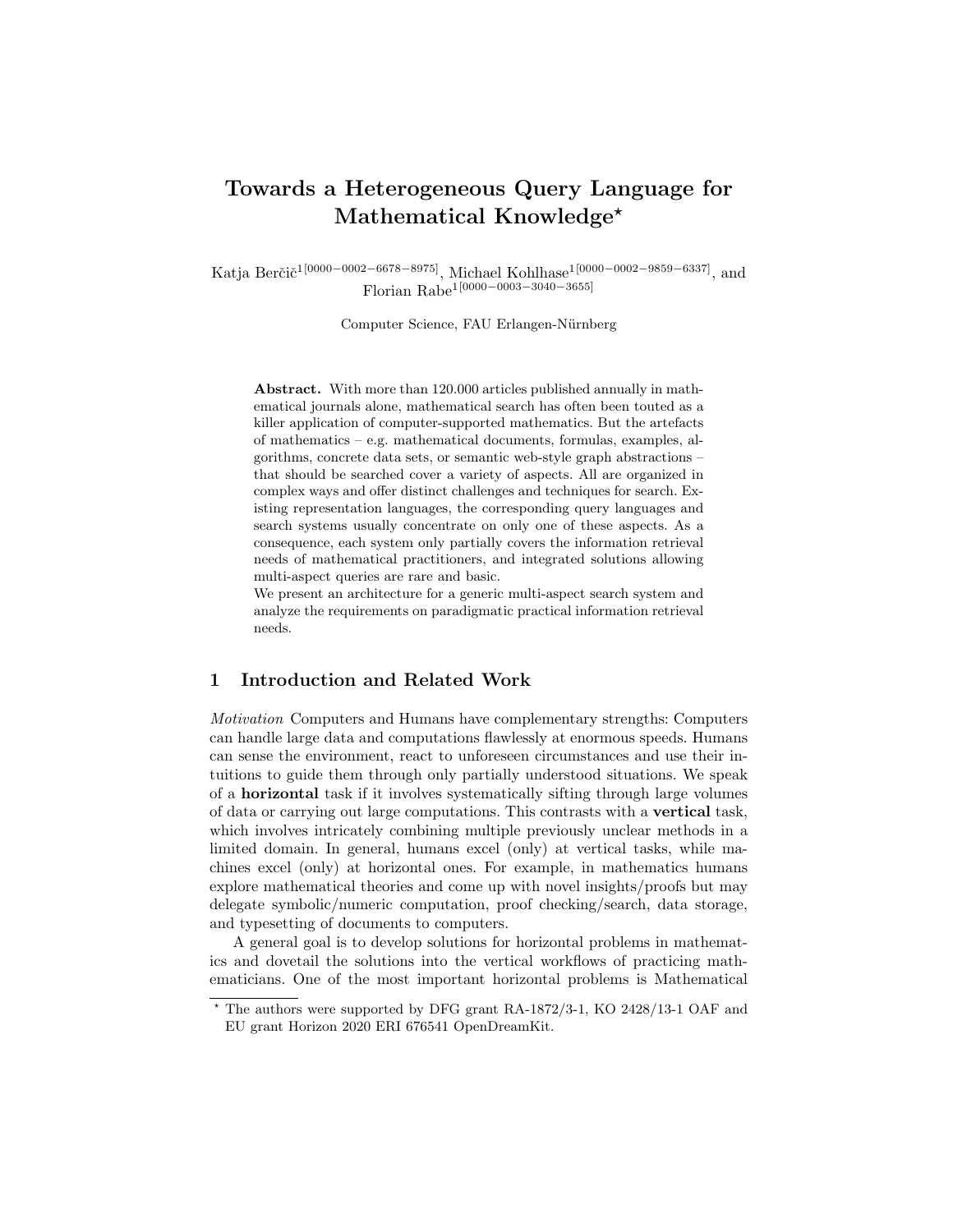Information Retrieval (MIR), i.e., finding mathematical objects with particular properties  $-$  e.g. a counterexample, a theorem that allows rewriting a formula into a more tractable form, an article that describes a method applicable to a current problem, or an algorithm that computes a particular value.

Despite significant efforts and successes, current MIR systems are far behind practical needs. It is not even clear how to best design a good MIR system. Many existing mathematical tools are highly specialized, e.g., into proof assistants, computer algebra systems, mathematical databases, or narrative languages like LATEX or HTML+MathML. Current MIR solutions often exploit this specialization by custom-fitting indexing and querying solutions to the data model of the tool, e.g., using substitution tree indexing for a set of theorems or SQL queries for a mathematical database. But MIR is often needed outside such a tool, e.g., imagine a mathematics-aware Google-like interface that finds semantically relevant results in the Coq library, the arXiv, and the OEIS. Thus, the question arises how to query heterogeneous mathematical knowledge, i.e., how to design representation and query languages that allow finding results in many different libraries using vastly different representation languages.

Contribution We present the high-level design of an indexing and querying infrastructure that we believe to be an interesting candidate for a comprehensive solution. We cannot provide a detailed scalable solution at this point. In fact, we believe more conceptual and experimental research is needed before that would be feasible.

Concretely, our design is based on the ideas of  $[Car+20a]$ , which classify mathematical libraries and objects by five aspects: deductive, computational, narrative, databases containing concrete objects, and organizational ontologies — a classification that matches existing tools and optimized indexing and querying solutions quite well. Our key ideas are: (i) While every library typically has one primary aspect (e.g., deductive for a Coq library), it may contain objects of any other aspect as well (e.g., narrative comments). (ii) Our solution is centered around a set of specialized indexes (one per aspect), and indexing a library generates entries in each of these indexes. (iii) For each index, existing solutions provide optimized querying support (e.g., SQL for concrete databases), and these supply the atomic queries of a comprehensive MIR system. (iv) Complex queries arise by combining atomic ones (e.g., intersection), and query evaluation is based on decomposing a query into atomic ones that are executed by the respective tools. This paper is a short version of [\[BKR20\]](#page-14-1), which has more details and examples.

Related Work Information retrieval (IR) is the activity of obtaining information relevant to an information need from a collection of resources. In MIR, both the resources and the information need are mathematical in nature. Current approaches to MIR have mostly been technology-oriented, focusing either on formula search or on adapting traditional IR techniques to include formula data. [\[GSC15\]](#page-15-0) gives a survey and [\[Aiz+16\]](#page-14-2) a description of the NTCIR MIR challenges. An exception to this is the work reported in  $ST16$ ;  $Sta+18$  which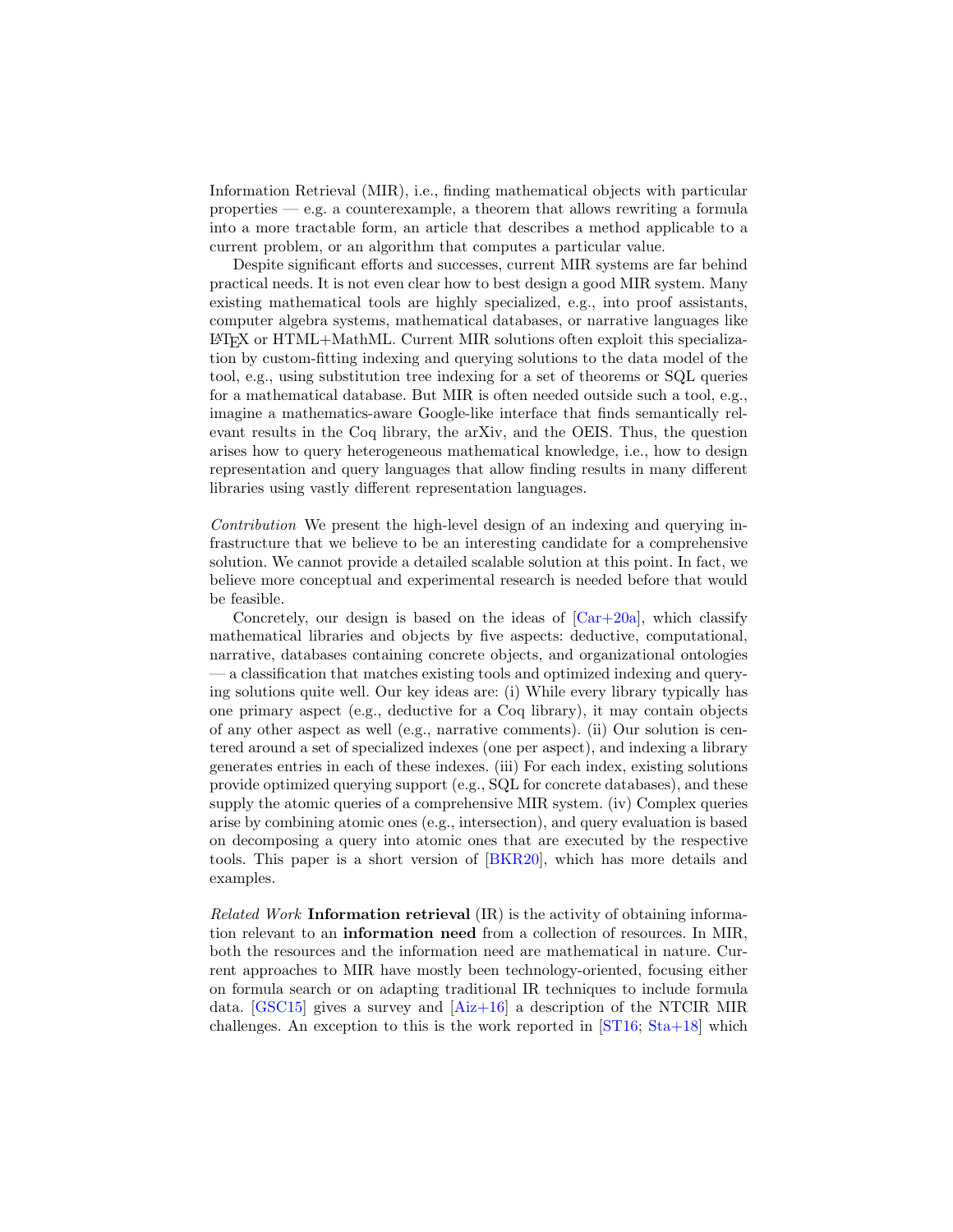concentrates on extracting semantic/mathematical information from mathematical documents and then use it for information retrieval.

Our architecture can be seen as a variant of the data integration system using a Global-as-View schema mapping in the sense of [\[DHI12\]](#page-14-3), which combines different relational databases. They use a query language based on what they call the mediated global schema, which is induced as the union of the local schemas under a database view. That kind of heterogeneity problem is much simpler because it involves only mediating between different schemas in a fixed aspect (namely relational databases) whereas the MIR problem requires mediating across different aspects. It remains an open question whether such SQL-specific solutions can be applied directly to MIR: the awkwardness of encoding knowledge of the other aspects in SQL may be offset by the high levels of optimization in existing solutions such as Apache Drill [\[AD\]](#page-14-4); but also see [\[Cho+05\]](#page-14-5).

Overview In the next section we will show that mathematical resources and information needs have more aspects than the formulas and words used in MIR so far. In Section [3](#page-4-0) we present an architecture for a generic multi-aspect representation and search system, in Section [4](#page-7-0) we discus indexing concrete mathematical data, and in Section [5](#page-10-0) we specify a cross-aspect query language for MIR. Section [6](#page-13-0) concludes the paper.

A Multi-Aspect Library The Online Encyclopedia of Integer Sequences (OEIS) [\[Slo03;](#page-15-3) [OEIS\]](#page-15-4), a popular web portal that contains information on more than 300.000 integer sequences, is an example of a mathematical library whose contents range over multiple aspects.

Internally, the OEIS uses a line-based text format to represent this information. Listing [1.1](#page-2-0) shows a fragment of the representation for the Fibonacci numbers. Lines are prefixed by a classifier letter (%I for identifiers, %S for a prefix of the sequence, %N for the "name", %C for comments, %D for references, %A for the OEIS author, and %F for formulae) that indicates the item class.

```
%I A000045 M0692 N0256
%S A000045 0,1,1,2,3,5,8,13,21,34,55,89,144,233,377,610,987<br>%N A000045 Fibonacci numbers: F(n) = F(n-1) + F(n-2) with F
   A000045 Fibonacci numbers: F(n) = F(n-1) + F(n-2) with F(0) = 0 and F(1) =1 .
%C Also sometimes called Lamés sequence.
%D A000045 V. E. Hoggatt, Jr., Fibonacci and Lucas Numbers. Houghton, Boston,
      MA, 1969.
%F A000045 F(n) = ((1+sqrt(5))^n-(1-sqrt(5))^n)/(2^n*sqrt(5))<br>%F A000045 G.f.: Sum {n>=0} x^n * Product {k=1..n} (k + x)/(1
   A000045 G. f.: Sum {n>=0} x^2n * Product {k=1..n} (k + x)/(1 + k*x). – Paul
       D. Hanna<sub>-</sub>, Oct 26 2013
    A000045 This is a divisibility sequence; that is, if n divides m, then a(n
     ) divides a(m)
%A A000045 _N. J. A. Sloane_, Apr 30 1991
```
Listing 1.1. OEIS Sources for Sequence A000045 (Fibonacci Numbers)

The OEIS portal features a simple boolean search engine which allows to search for sequences by OEIS ID, name, keywords, and subsequence (this can contain anonymous wildcards for integers and subsequences). Additionally, atomic queries can be qualified by prefixes that restrict keywords to the various classes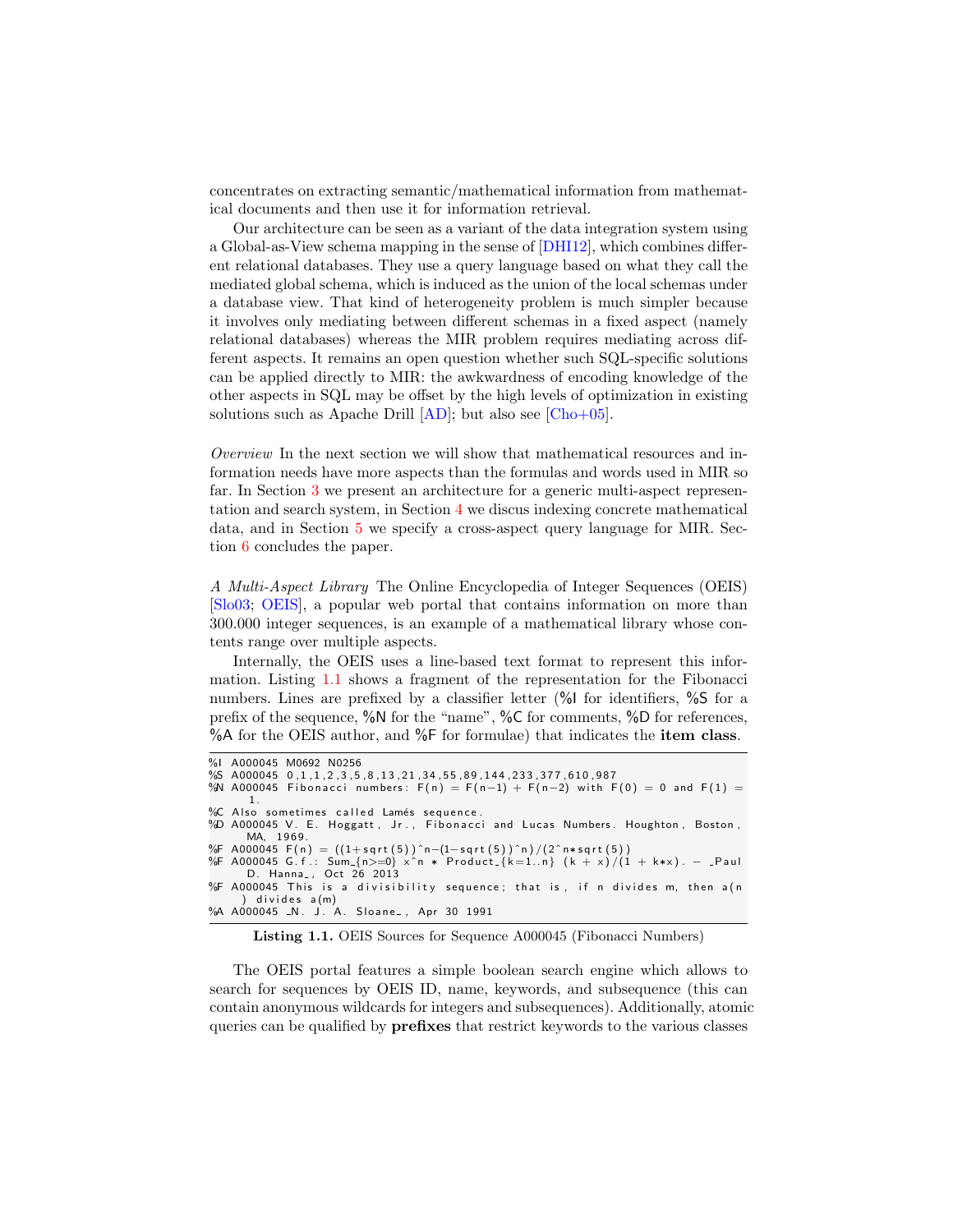of items or change the sequence matching algorithm (e.g. from signed to unsigned equality on components). The query results of this query are a sequence of complete presentations of the sequence information ordered by "relevance", which combines match quality, sequence popularity and number. There is a variant called superseeker (an e-mail server) that " tries hard to find an explanation for a number sequence" combining information from the OEIS and other sources.

## 2 Aspects of Math Resources and Information Needs

In  $[Car+20a]$  we have identified the following five basic **aspects** of mathematics:

- i) Inference: deriving statements by *deduction* (i.e., proving), *abduction* (i.e., conjecture formation from best explanations), and induction (i.e., conjecture formation from examples).
- $ii)$  **Computation**: algorithmic manipulation and simplification of mathematical expressions and other representations of mathematical objects.
- iii) Concretization: generating, collecting, maintaining, and accessing collections of examples that suggest patterns and relations and allow testing of conjectures.
- iv) **Narration**: bringing the results into a form that can be digested by humans, usually in mathematical documents like articles, books, or preprints, that expose the ideas in natural language but also in diagrams, tables, and simulations.
- $v)$  **Organization**, i.e., the modular structuring of mathematical knowledge.

These aspects — their existence and importance to mathematics should be rather uncontroversial. Figure [1](#page-3-0) illustrates their tight relation: we locate the organization aspect at the centre and the other four aspects at the corners of a tetrahedron, since the latter are all consumers and producers of the mathematical knowledge represented by the former.  $[Car+20b]$  gives a survey of paradigmatic mathematical software systems by the five aspects they address.



<span id="page-3-0"></span>Fig. 1. Five Aspects of Math Artefacts

We use the term **symbolic** to cover deductive (aspect Inference) or computational (aspect Computation) in this paper. While these libraries are pragmatically very different and are thus distinguished in the classification above they can be treated in the same way for the purpose of search. Coming back to OEIS, we see that it contains all five aspects of mathematical knowledge:

- 1. symbolic knowledge: the formulae, even though in this case they are informal ASCII art; there is also computer code,
- 2. concrete knowledge: the sequence prefix,
- 3. narrative knowledge: the name and comments,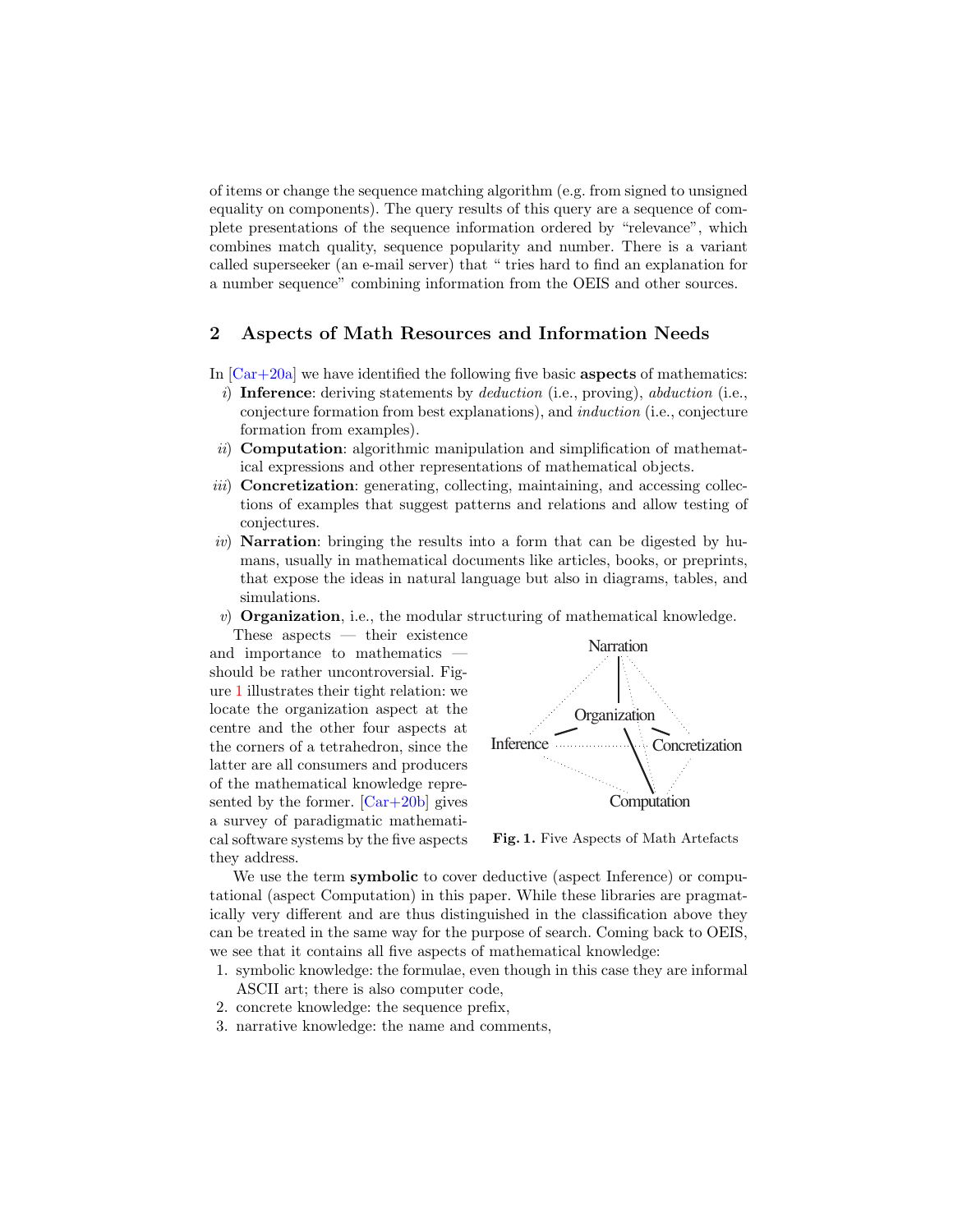4. organizational knowledge: the identifiers and references.

Mathematical information needs typically involve combinations of these five aspects. A paradigmatic example is the quest for "all published integer sequences that are not (yet) listed in the OEIS" of an OEIS editor who wants to extend OEIS coverage. Answering this information need will involve finding integer sequences in documents (a combination of concretized and narrative knowledge), determining whether these documents are published (i.e. part of the archival literature; this involves organizational metadata), and pruning out the OEIS sequences. An OEIS user might be interested in "the integer sequences whose generating function is a rational polynomial in  $\sin(x)$  that has a Maple implementation not affected by the bug in module  $M$ ". This additionally involves symbolic knowledge about generating function (formula expressions), and Maple algorithms.

We take these examples as motivation to develop an approach for multi/crossaspect information retrieval now.

## <span id="page-4-0"></span>3 Heterogeneous Indexing of Mathematical Libraries

We motivate and introduce some general concepts that can be seen as fundamental assumptions from which much of our proposed design is derived.

Fragments of a Library We require that libraries of any aspect define document fragments and assign unique identifiers (URIs) to them. These fragments will be used critically in the interface specification for query engines. In particular, query results contain at least a set of fragments that match the query (plus possibly other information, e.g., how or how well they match the query).

Identifying and Producing the fragments is natural as individual libraries typically already have a corresponding concept, e.g.:

- An organizational library already focuses on introducing concepts with unique identifiers. Each such concept is a fragment, with the same id.
- A symbolic library is structured into files which contain a tree structure of nested theories/modules/etc. whose leaves are declarations for named types, functions, etc.. Each node is a fragment with a qualified identifier. The underlying languages usually already define fragments and their identifiers in this way because they need them for intra-logical referencing.
- A concretized library is essentially a set of database tables (however the actual implementation may look like), and each table row is a fragment. In practice, typically one column serves as a key, and the triple of database, table name, and key provides the fragment identifier. For example, in many mathematical tables that contain enumerations of objects (e.g., in LMFDB [\[Lmf\]](#page-15-5)), the key can be obtained by concatenating multiple properties of the object that, together, uniquely characterize it.
- A narrative library is structured both non-semantically into sections, paragraphs, etc. and semantically into statements like definitions and theorems.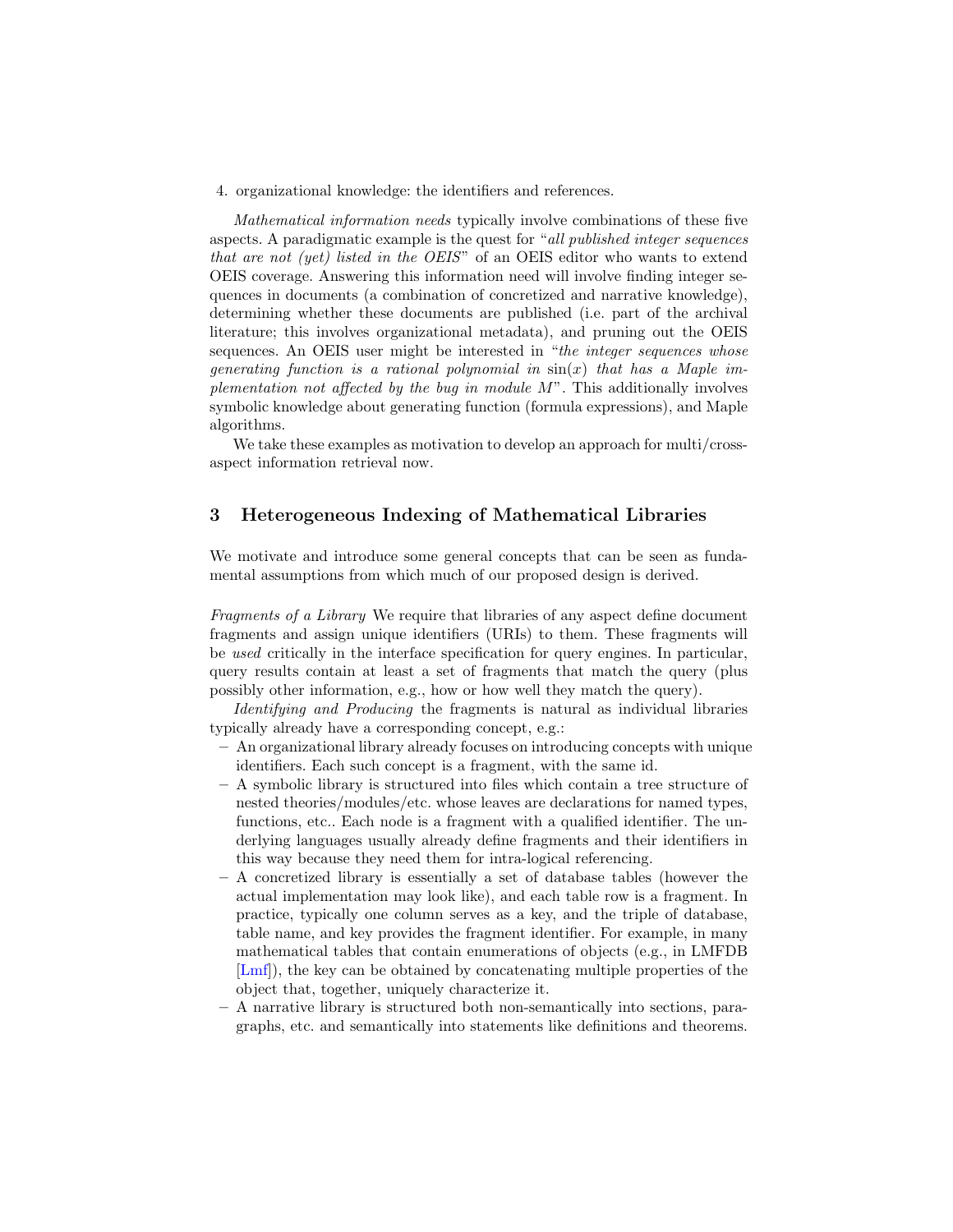These are often numbered in the presentation, and internally labels are used to identify them. Those are the fragments, and their identifiers.

Thus, it is straightforward to extend an existing implementation of a language L in such a way that it can produce the list of fragment-id pairs in a L-libraries. This is the basic functionality of what we call a harvester for L below.

Findable Objects in a Fragment Next, to describe what it means for a fragment to match a query, we assume that every fragment has some internal structure that allows defining occurrences of objects in the fragment. This is the main task of the harvester: it has to define what exactly an occurrence is and produces for each fragment the list of objects in it.

Most of the time, these objects have the same aspect as the containing library. For example, if L is a symbolic language, the most important objects are symbolic expressions such as the types of the declarations or the formulas in theorems. Similarly, in a narrative library, they are  $n$ -grams of words, and in a table-based database, they are the primitive database values in the table cells.

However, it is critical to observe that the same library may contain objects of many different aspects. In fact, libraries of any primary aspect can and in practice often do contain objects of the other aspects as well. Some of these objects work in the same way across libraries, although the concrete syntax may vary. Any library can contain:

- metadata attributing narrative or symbolic objects to a fragment,
- cross-references to fragments of any other library,
- contain narrative comments.

Other such cross-aspect objects are specific to the combination of aspects, e.g.:

- The text of a fragment of a narrative library may be interspersed with symbolic expressions. This occurs in virtually every scientific document.
- A table in a database can use a schema that declares some columns to contain objects of other aspects. These may be narrative objects represented as a string, or symbolic objects encoded as primitive database values (e.g., a polynomial encoded as a list of integer coefficients).
- An expression in a symbolic fragment may contain references to concrete objects stored externally, e.g., when using a database for persistent mem-oization. This can be useful in mathematical computation systems<sup>[1](#page-5-0)</sup>, which often need to handle complex pure functions.

Thus, it would be a mistake to assume that a library of aspect  $A$  is indexed in an A-index and queried with an A-query language. Instead, every library fragment F can contain objects  $O_i$  of any aspect  $A_i$ . We require that it be possible to find  $F$  as a result of queries in any aspect  $A_i$ . For example, a symbolic query (i.e., a symbolic expression with some free variables) can be matched against the symbolic objects found in  $F$  irrespective of the aspect of the library containing F.

<span id="page-5-0"></span><sup>1</sup> [https://github.com/OpenDreamKit/OpenDreamKit/raw/master/WP6/D6.9/](https://github.com/OpenDreamKit/OpenDreamKit/raw/master/WP6/D6.9/report-final.pdf) [report-final.pdf](https://github.com/OpenDreamKit/OpenDreamKit/raw/master/WP6/D6.9/report-final.pdf)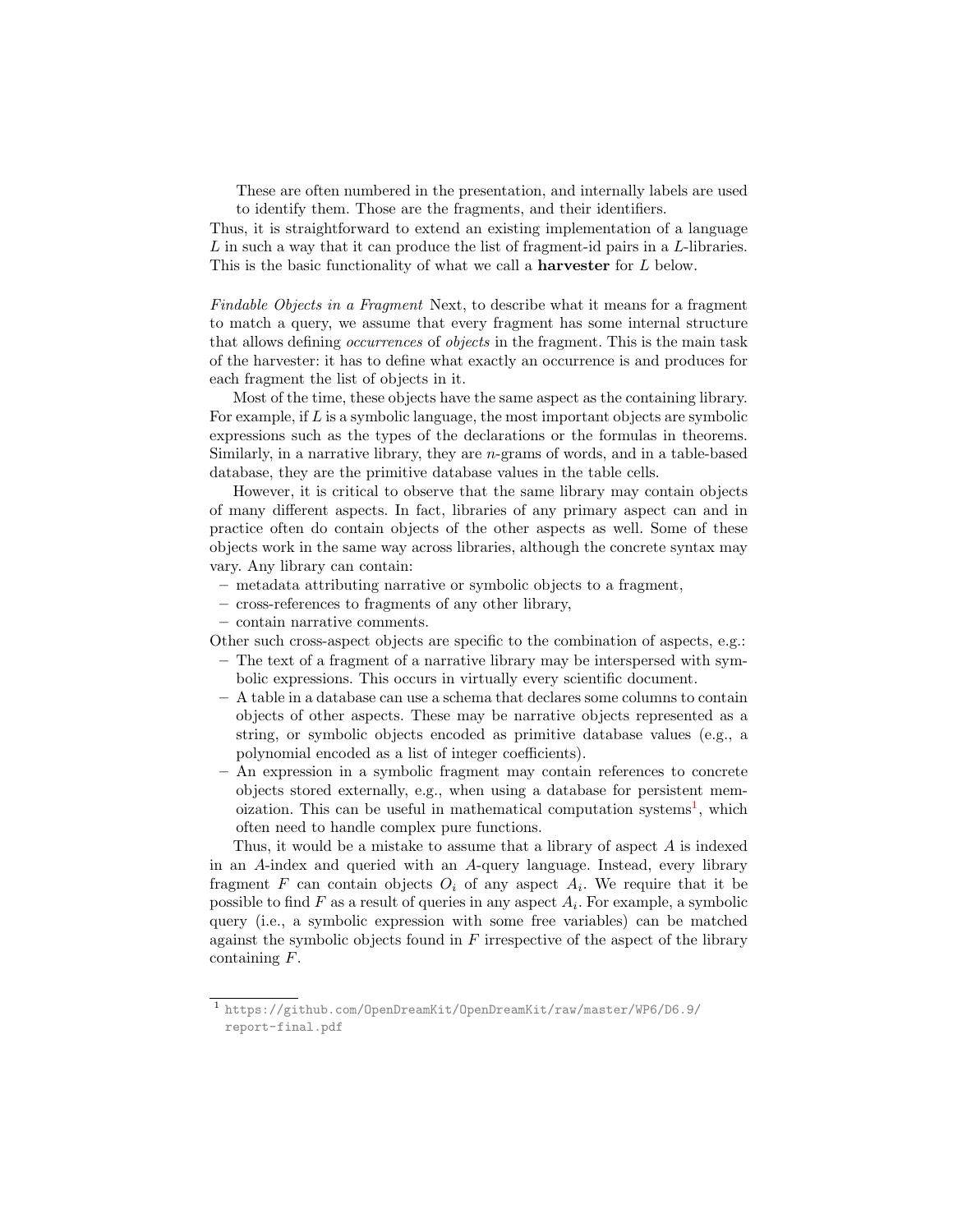Heterogeneous Indexing While every library can contain objects of any aspect, the aspects of the objects may not be neglected: indexing and efficient querying differs vastly across aspects. For example, querying  $n$ -grams of words is different from querying symbolic expressions.

From the above, we can derive the general design of an indexing infrastructure. Figure [2](#page-6-0) gives an overview. For every library, we need to run a harvester, which returns the set of



<span id="page-6-0"></span>Fig. 2. Heterogeneous Indexing

findable objects, each consisting of (i) an aspect and an object of that aspect (ii) the identifier of the containing fragment, (iii) optionally, any other information about the occurrences of the object, e.g., the position within the fragment. The findable objects of all libraries are collected and stored in aspect-specific indexes, i.e., we use one index per aspect and arbitrarily many libraries. (If this runs into scalability issues, we can federate the individual indexes, but that is an implementation issue.)

For example, these indexes could be

- a triple store like GraphDB [\[Eso\]](#page-15-6) for organizational metadata and crossreferences,
- $-$  a substitution tree index like MathWebSearch [\[HKP14\]](#page-15-7) for *symbolic* objects,
- $-$  a text indexer like Elastic search  $\text{[Eso]}$  $\text{[Eso]}$  $\text{[Eso]}$  for *narrative* objects,
- a yet-to-be-developed index for concrete values that we discuss in Section [4.](#page-7-0)

The harvesters are specific to a library language and often integrated with the respective tool. For example, a Coq harvester could be integrated with Coq to harvest any library written in Coq while compiling it; a CSV harvester could be a stand-alone tool to harvest any concrete database represented as a CSV dump. Alternatively, if the language-specific part has already been abstracted away by exporting libraries in aspect-independent formats such as OMDoc, one can write language-independent harvesters once and for all.

In all cases, it may make sense to write four different harvesters (one for each index aspect) for the same language. For example, the Coq harvester for narrative objects may be written as a stand-alone parser of the Coq language that extracts all comments.

Indexing Induced Objects Finally, we mention an optional concept that we expect to become relevant in practice as well even though it might not be present in the first implementations: harvesters that generate new objects that did not physically occur in the fragment but logically belong to it. We call these induced objects. There are many instances of induced objects, e.g.:

- In an organizational library, we can take the transitive closure of a relation.
- In a symbolic language that uses some kind of inheritance or logical imports, a fragment  $F$  might be a class/module etc., and we can index also objects logically occurring in  $F$  through inheritance. That is already done routinely in many documentation generation tools, especially for object-oriented pro-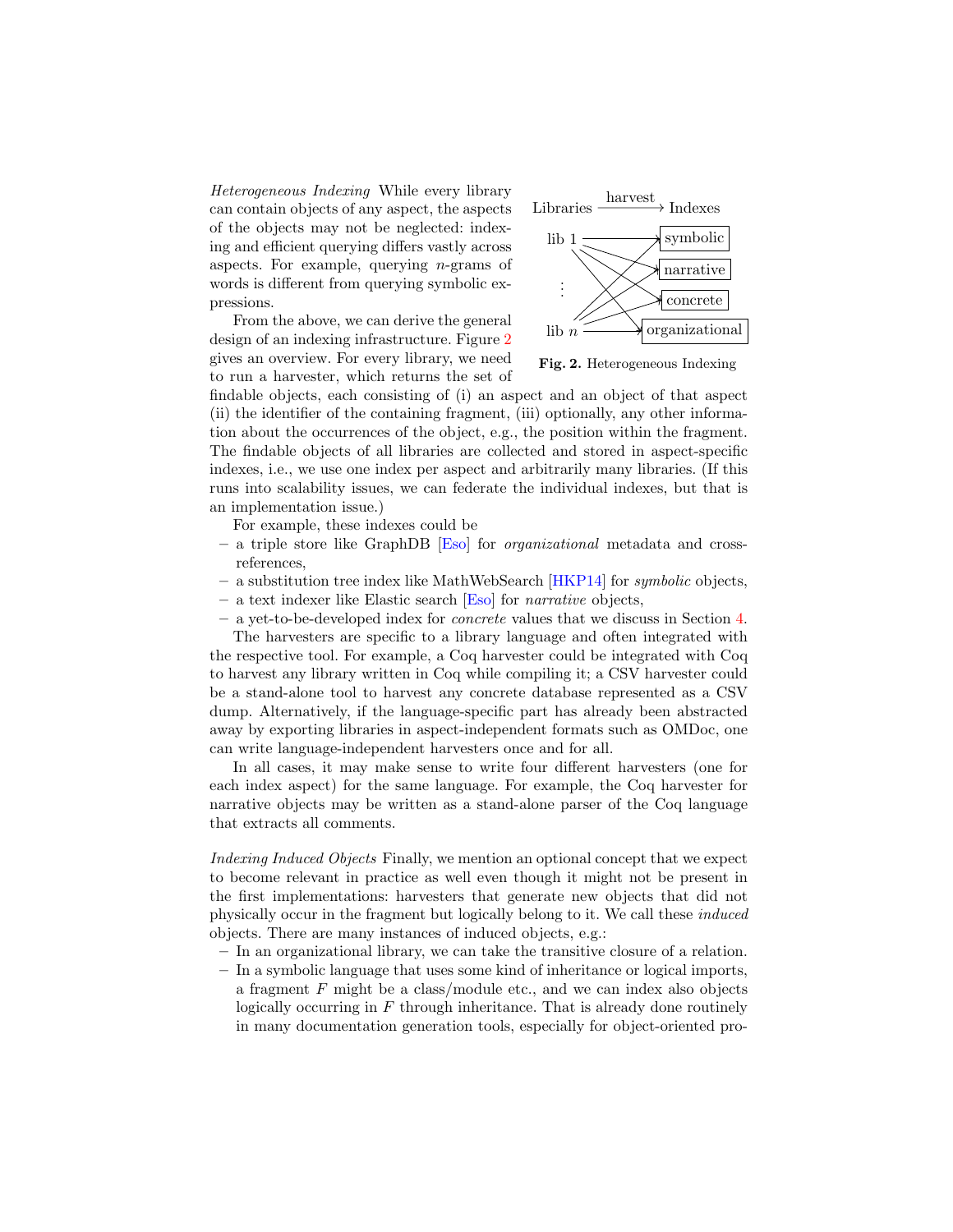gramming languages. We also built a symbolic index like that for Mmt in [\[IKP14\]](#page-15-8).

– Sometimes, especially in deduction systems, the most feasible way to implement the harvester is to instrument the kernel. But the kernel may perform extensive normalization, in which case the index will contain the objects induced by normalization. Unfortunately, that also means it might not contain some objects originally in the library (because they are normalized away), which is a known problem with indexing deductive libraries.

#### <span id="page-7-0"></span>4 Indexing Concrete Values

Motivation Above we have described concrete values as being stored in relational databases. Conceptually, this fits well for all the datasets we have surveyed [\[MDT\]](#page-15-9). In practice, the situation may differ a bit. Sometimes the information is more efficiently retrieved by on demand computation. For example, the authors of the GAP small groups library [\[EBO\]](#page-14-7) used computer algebra system integration to bring the average space demand down to less than two bits per group without significantly sacrificing the speed of retrieval. When computation is not feasible, custom compression is often needed to manage the size of large datasets like [\[FL\]](#page-15-10). All of these datasets could be stored as simple tables, but that has not been seen as advantageous so far.

Even if all libraries used relational tables, an indexing and querying solution should not necessarily be built on operations such as filters and joins. These are what SQL focuses on, and work for MIR needs where the user knows the data format and how to extract information from it. SQL is less useful for more exploratory MIR tasks, which is what we focus on in this paper. Relational database indexes usually focus on each index providing fast access to the rows in one table. This is not as suitable for the design from Section [3,](#page-4-0) where we require a single index holding all objects (i.e., the entries of all cells) searcheably.

It is therefore helpful to develop an indexing solution that goes beyond just taking the union of the individual datasets. We have already collected some initial experiences in the MathDataHub system [\[DMH\]](#page-14-8), where datasets are broken down into parts that roughly correspond to mathematical properties (group order, number of triangles in a graph, ...). Such an approach supports indexing subsets of datasets and allows for building new datasets from old ones. Even though that work predates and is in fact not always consistent with the ideas developed in this paper, some parts of it can be seen as an ad-hoc prototype solution of a concrete index.

In the sequel, we follow our design from the previous section and specify how a relational database can be used to build an index of concrete objects. Note that in this design, the entire database serves as the index, and that use of the word "index" must be distinguished from any internal indexes kept by the database implementation.

The Symbolic-Concrete Spectrum We use the following intuition to distinguish between symbolic and concrete objects: Symbolic objects include free names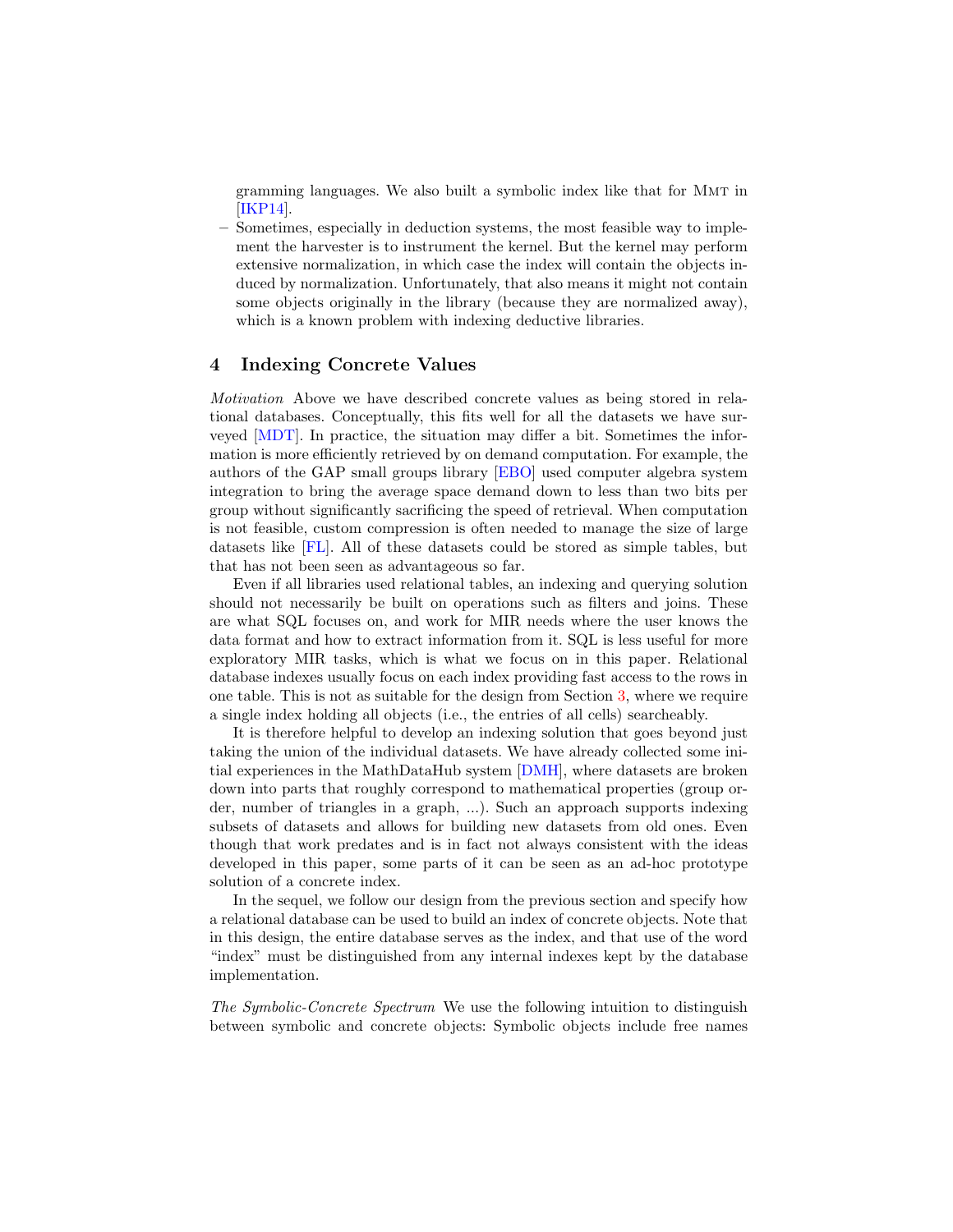(constants, variables) and thus cannot always be reduced to a value. Concrete objects, on the other hand, are closed and fully evaluated. The distinction is not as clear-cut as one might think:

- A closed expression containing bound variables is a borderline case; we consider it symbolic.
- A polynomial (with evaluated coefficients) contains the variable name; but if we consider those names to be string values (which is done in many datasets), the whole polynomial can be seen as concrete.
- the whole polynomial can be seen as concrete.<br>  $-$  Irrational numbers such as e or  $\sqrt{2}$  contain names but are still generally considered to be values.

The distinction is important because it leads to differences in indexing. The MIR needs for symbolic objects focus on their structure. Symbolic objects can be stored efficiently in a substitution tree index and queried by unification queries as done in MathWebSearch. However, the more desirable querying up to inferable/computable properties is difficult, e.g., search/unification up to associative and commutative properties is a well-known difficult problem. On the other hand, many interesting properties of concrete objects are (often efficiently) computable, e.g., it is easy to check if a finite prefix of an integer sequence contains a certain subsequence. Thus, it is desirable to index concrete objects and their properties in a way that supports such queries.

To make the distinction precise, we have introduced a rigorous treatment in [\[WKR17\]](#page-15-11). Firstly, we standardized a set of types (numbers, strings, lists, and tuples) for concrete objects commonly used in data representation languages such as JSON or CSV. Secondly, we standardized a notation of codecs that represent symbolic objects as concrete ones. This allows treating any mathematical object as a triple of its symbolic representation, a codec, and the corresponding encoded concrete object.

An Index Design We use a relational database with one table for each type in our standardized language of concrete objects. Each table has a column "value" holding the object using a chosen standard encoding.

For each type we define a set of operations that are precomputed and stored with the objects (e.g., the factorization of an integer or the roots of a polynomial), and their results are stored in additional columns. However, these columns do not hold the actual result objects; instead, the results are concrete objects that are themselves stored in the index, and the columns just hold references to them. (A recursion threshold is used in case this process does not terminate.)

In practice, we must distinguish between different kinds of precomputed operations. Some will require so much mathematical knowledge that they can only be computed by computer algebra systems. Those computations may or may not be linkable via the database's foreign function interface. On the other end of the spectrum, some computations will be so easy that they can be carried out by the database on the fly, e.g., in a function-based SQL index.

Overall, this design has the advantage of being extensible. We can easily add new types (i.e., tables) and new precomputed operations (i.e., columns). This results in a formal language of types, constructors for objects of these types,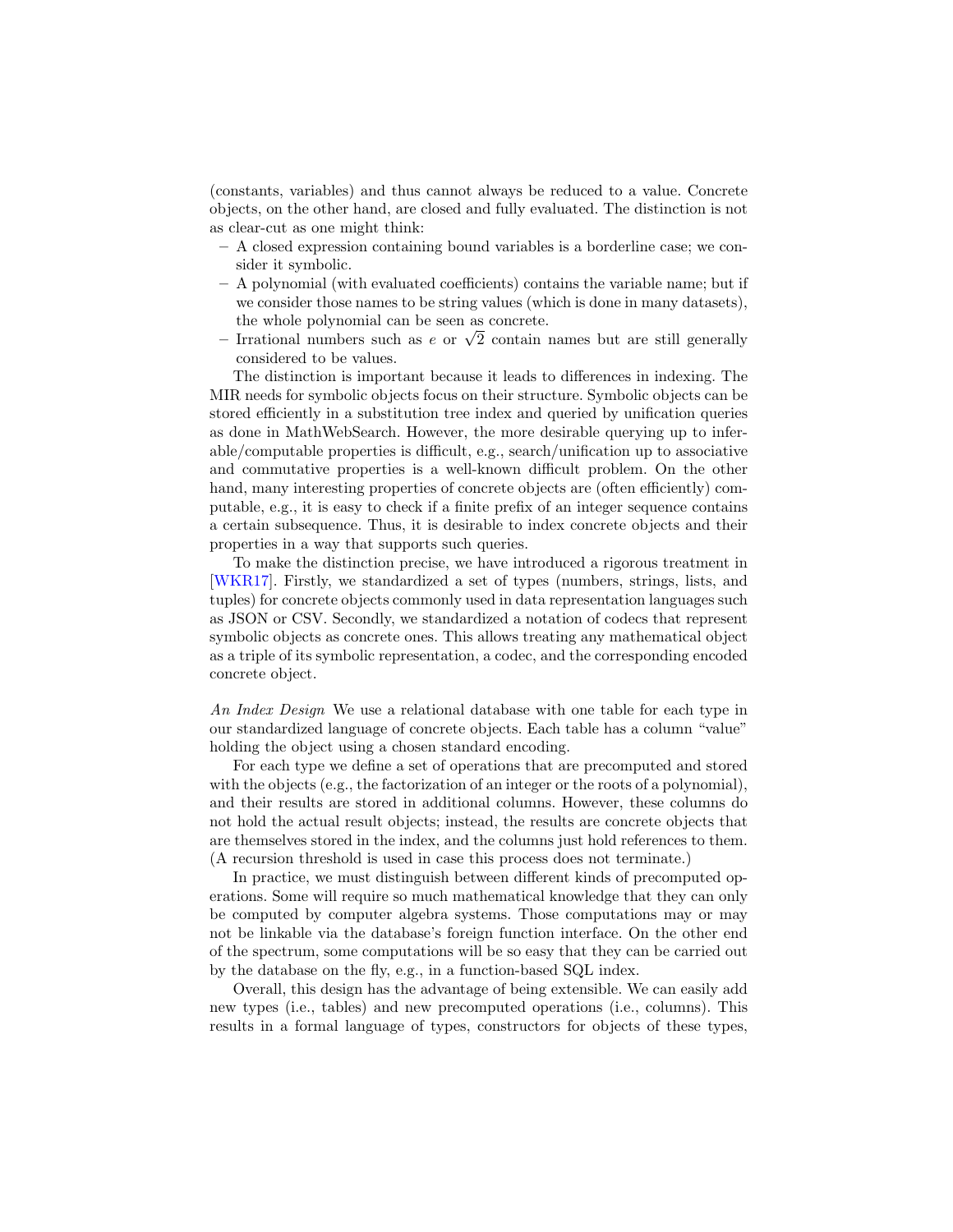and operations on such objects, which we call MDDL (for mathematical data description language).

Concrete Queries A concrete query over this index is of the form SELECT  $X_1$ :  $T_1, \ldots, X_n : T_n$  WHERE  $P(X_1, \ldots, X_n)$ . Here the  $T_i$  are types and P is a computable MDDL-expression of boolean type. The  $X_i$  represent objects in the index of type  $T_i$  and are bound in  $P$ . The intended semantics is that it returns all substitutions to the  $X_i$  for which P is true.

It is straightforward to develop more complex query languages, but even this simple form is quite difficult to implement. Most critically, even if  $P$  is computable, it may not be efficiently computable. And even if it is, it may not be practical to program the computation inside an SQL database.

On the other hand, many simple forms of P can be directly translated to SQL queries. For example, if f is one of the precomputed values for T, then SELECT  $X$ : T WHERE  $f(X) = 5$  becomes the SQL query SELECT value FROM T WHERE  $f = 5$ .

Open Problems While we are convinced in general of the utility of this design, several open problems remain, for which further research is needed. We discuss these in the remainder.

In some cases, our design will explode. For example, storing all subsequences of an OEIS sequence may become infeasible quickly even if attention is restricted to fixed-length prefixes of sequences. Thus, special indexing techniques must be developed for individual types and operations.

Another issue is the choice of codec in the index. For each type, we can choose a standard codec and use it to represent the objects in that type's table. Then harvesters that find encoded objects in different encodings must transcode them into the standard encoding. However, in some cases this will be inefficient — the most common example is the trade-off between sparse and dense encodings of lists.

But even in the seemingly trivial case of integers, this can become an issue: For example, in [\[WKR17\]](#page-15-11), we encountered multiple different encodings of unlimited precision integers transcoding between which was not always trivial. This is aggravated in connection with the next issue discussed below: different codecs may commute more easily with different mathematical operations. Therefore, it may be necessary to use multiple tables for the same type  $-$  one per codec. This will make retrieval harder as results from all tables have to be considered; moreover, the same object might exist in multiple tables.

Finally, if an index is hosted by a relational database, it is desirable to match mathematical operations to primitive database operations. But this is difficult because the database only sees the encoding. For example, computing the degree of a univariate polynomial encoded as a list of coefficients can easily be done by the database by taking the length of the list. But computing its roots requires decoding it, computing the roots in custom code, presumably in a computer algebra system, and then encoding the results.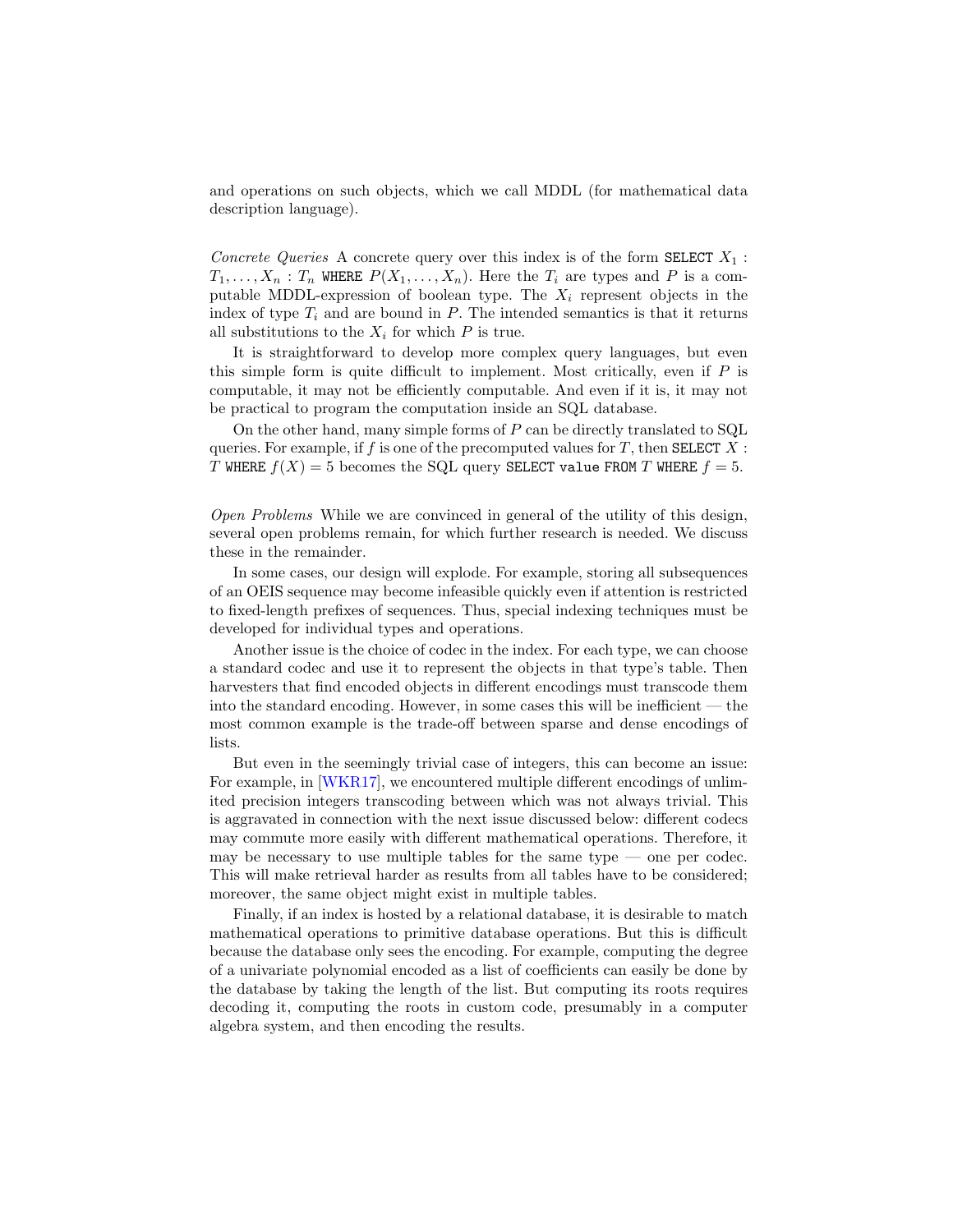## <span id="page-10-0"></span>5 A Heterogeneous Query Language

Overview Figure [3](#page-10-1) shows the general search architecture we propose. On the left we have any number of libraries, which are harvested into four aspect-specific indexes as described above. A user query Q is expressed in a crossaspect query language described below. It is passed to a query engine that separates Q into a set of aspect-specific atomic queries  $Q_i$ , for which the respective database re-



<span id="page-10-1"></span>Fig. 3. The Search Architecture

turns result  $R_i$ . These are then aggregated into the overall result R that is returned to the user. Note that our drawing uses exactly one query  $Q_i$  per aspect — that is just an example, and there can be any number of queries (including zero) per index. It is also straightforward to extend the design with additional indexes if new kinds of indexes are conceived.

In this paper, we focus on a relatively simple format for the queries: Every query Q consists of

– a list of query variables  $X_1, \ldots, X_n$ , we use upper case letters for them,

– a list of atomic queries  $Q_i(X_1, \ldots, X_n)$ .

Each atomic query is aspect-specific and resolved by lookup in the respective index. The intuition of the overall result  $R$  is to return the intersection of the atomic queries  $Q_i$ . More formally, the results  $R_i$  and R of the queries are substitutions for the query variables. The atomic queries are evaluated sequentially; each time some query variables may already have been instantiated by previous atomic queries, and the results are substitutions for the remaining ones.

More complex queries can easily be conceived, but this simple fragment captures not only the most practically relevant cases but also one of the biggest difficulties of heterogeneous queries: How can queries of different aspects meaningfully share query variables? The latter is what we discuss in the remainder.

Atomic Queries with Shared Variables To specify our query language in detail, we have to spell out the structure of the atomic queries. Here, we are mostly bound by the capabilities of the existing aspect-specific indexes except for occasionally deriving improvement suggestions for them.

All atomic queries are relative to a set of query variables ranging over formal objects. All query variables may by typed with MDDL types. The results are substitutions of the query variables with formal objects. Here the set of formal objects should be a large enough to subsume content MathML but should also allow any URI as an identifier even if it is not declared in some content dictionary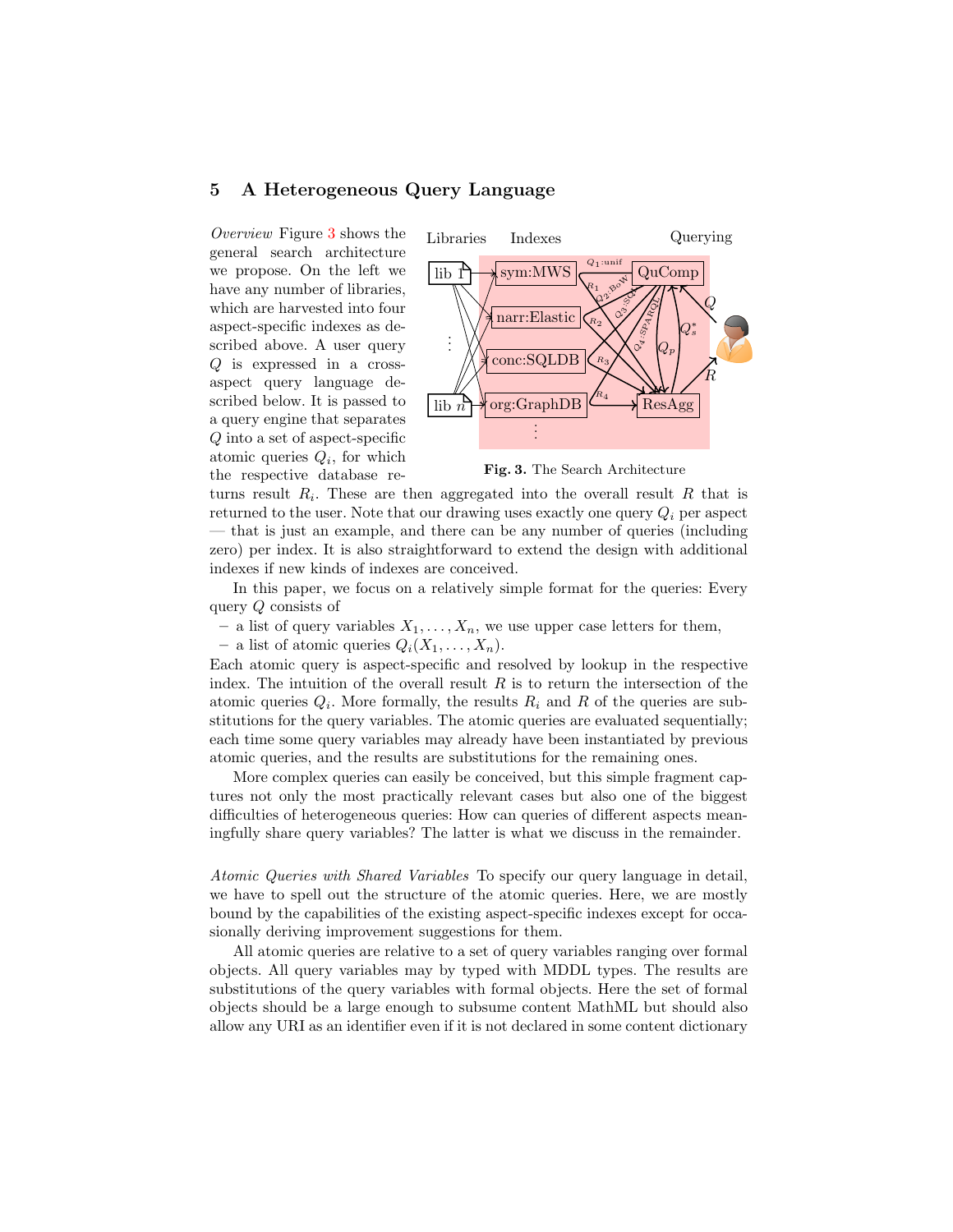(e.g., any identifier of a paper, author, etc.) as well as sufficient literals as needed to build concrete objects.

Concretely, we assume the following:

- An organizational atom is an RDF triple s p o possibly containing a query variable as the subject s or object  $o$ . It instantiates these with identifiers or literals.
- A symbolic atom is of the form  $F \in \text{Symb}(S(X_1,\ldots,X_n))$  where S is some formal object with free query variables and  $F$  is a query variable. It substitutes  $F$  with the identifier of the fragment that contains an object matching  $S$  and substitutes the  $X_i$  according to that match.
- A concrete atom is as described in Section [4](#page-7-0) except that the free variables are taken from the globally bound query variables  $X_i$ . Thus, it is simply an MDDL predicate. It substitutes the query variables with pairs of concrete object and codec.
- A narrative atom is of the form  $F \in \text{Narr}(W_1, \ldots, W_m)$  where F is a query variable and each  $W_i$  is a string-valued object. The query instantiates  $F$  with the identifier that matches the bag of words containing the  $W_i$ . Due to the nature of implementations of narrative queries, the bag of words may not contain any free variables when sent to the narrative index, i.e., any  $W<sub>i</sub>$  that are query variables must have been instantiated previously (with a string value) by some other atoms.

Both SPAQRL and MDDL queries naturally use a SELECTWHERE form with the WHERE clause containing a conjunction of atoms. This inspires our overall syntax for heterogeneous queries: SELECT  $V^*$  WHERE  $A^*$  where each  $V$  declares a query variable  $X$  as  $X : T$ , and each  $A$  is one of the four atoms. For convenience, we also allow undeclared query variables — these are simply dropped from the returned substitutions.

Notably, stand-alone symbolic query engines only use S as the query (rather than  $F \in \text{Symb}(S)$  and return pairs of fragment identifiers and substitutions. Similarly, stand-alone narrative query engines usually only use the bag of words as the query. But in heterogeneous queries, we may want to use the fragment identifier in other atoms of the query. Therefore, we have extended the syntax for symbolic and narrative atoms with an explicit query variable referring to the fragment. The corresponding extension is not needed for organizational and concrete atoms.

A key difficulty is that atoms of different aspects instantiate variables with different kinds of objects, and these cannot always be directly substituted into atoms of other aspects. For example, consider a symbolic atom  $F \in \text{Symb}(X^2)$ that substitutes  $X$  with some identifier MathML symbol  $s$ . We can still use the variable  $X$  is a subsequent narrative atom by converting it to a string, e.g., by using the name of s. But if  $X$  is substituted with a composite MathML object, we have to first evaluate it into a string, which may or may not be possible or easy. Similarly, we can still use  $X$  in a subsequent concrete atom, but only if we infer a codec that should be used to encode  $X$  into a concrete object; this codec can be inferred from the type declared for  $X$  in the query or in some cases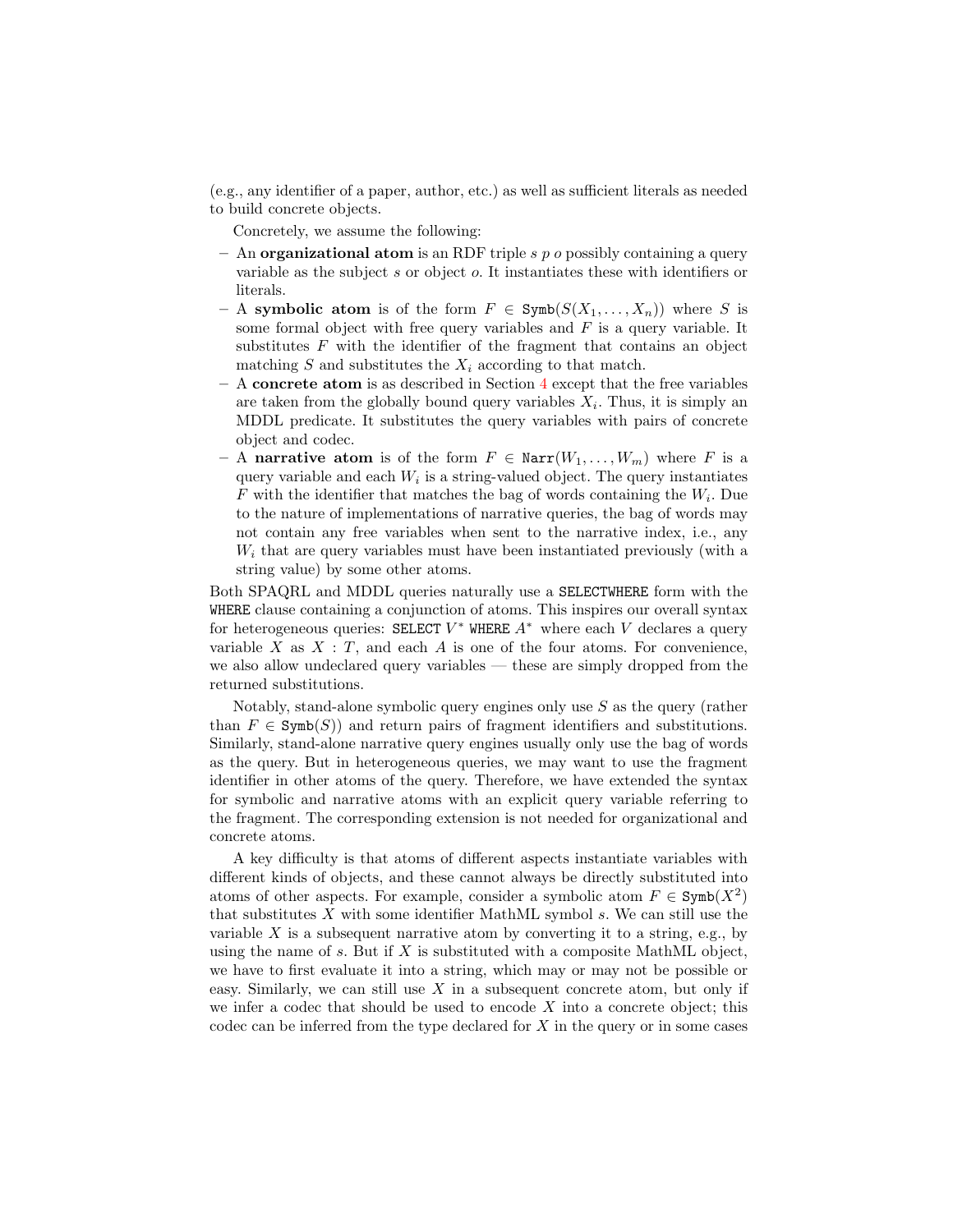simply from the shape of X. Therefore, for each pair  $(a, b)$  of aspects, we need conversion rules that allow converting objects substituted by a-atoms to objects usable in b-atoms. Figure [4](#page-12-0) gives an overview of possible conversions for column heads a and row head b.

| instantiating query*                | organizational      | symbolic             | concrete         |
|-------------------------------------|---------------------|----------------------|------------------|
| instantiates with                   | id or literal       | symb. obj.           | conc. obj.+codec |
| used by $\dots$ queries via $\dots$ |                     |                      |                  |
| organizational                      | as is               | ids, literals: as is |                  |
|                                     |                     | other: evaluate      |                  |
| symbolic                            | as is               | as is                | decode           |
| concrete                            | literals: as codes  | $\mathbf{encode}^P$  | as is            |
|                                     | ids: fail           |                      |                  |
| narrative                           | ids: name as string |                      | value as string  |
|                                     | literals: as string |                      |                  |
|                                     |                     | other: evaluate      |                  |

∗ : narrative queries never instantiate variables; <sup>P</sup> marks partial conversions

<span id="page-12-0"></span>Fig. 4. Conversions of objects across queries of different aspects

Of course, if a query contains multiple atoms of the same aspects, it may be reasonable to merge them. Multiple organizational atoms can be directly joined into a SPARQL query, and similarly, multiple concrete atoms can be translated jointly into a single SQL query. However, two additional and conflicting implementations strategies must be considered: On the one hand, it is desirable to first execute those atomic queries that fill in many query variables. That makes later queries more specific and thus more efficient. On the other hand, it is desirable to first execute those atomic queries that return the fewest results. Because every result leads to a different substitution, all subsequent atomic queries using those query variables must be duplicated for each result. It remains an open question which strategy works best in practice, and it is unlikely that a single best strategy exists. But there is a large databases literature to draw experience from.

While it is, in our experience, not very common to find queries that naturally combine all four index types, combinations of two or three are quite common.

Example 1. Consider a concrete library of graphs in a table that additionally stores human-recognizable names and arc-transitivity for each graph (for example, [\[EET\]](#page-14-9)). These are harvested into a concrete index with a type and codec for graphs, e.g., the sparse6 format [\[McF\]](#page-15-12), a Boolean computed property for the arc-transitivity, and a string property for the name. Additionally, consider all papers from the Cornell e-Print arXiv harvested into the same narrative index [\[SK08\]](#page-15-13), and an organizational index that stores triples for the BIBO publication and SPAR semantic publishing ontologies.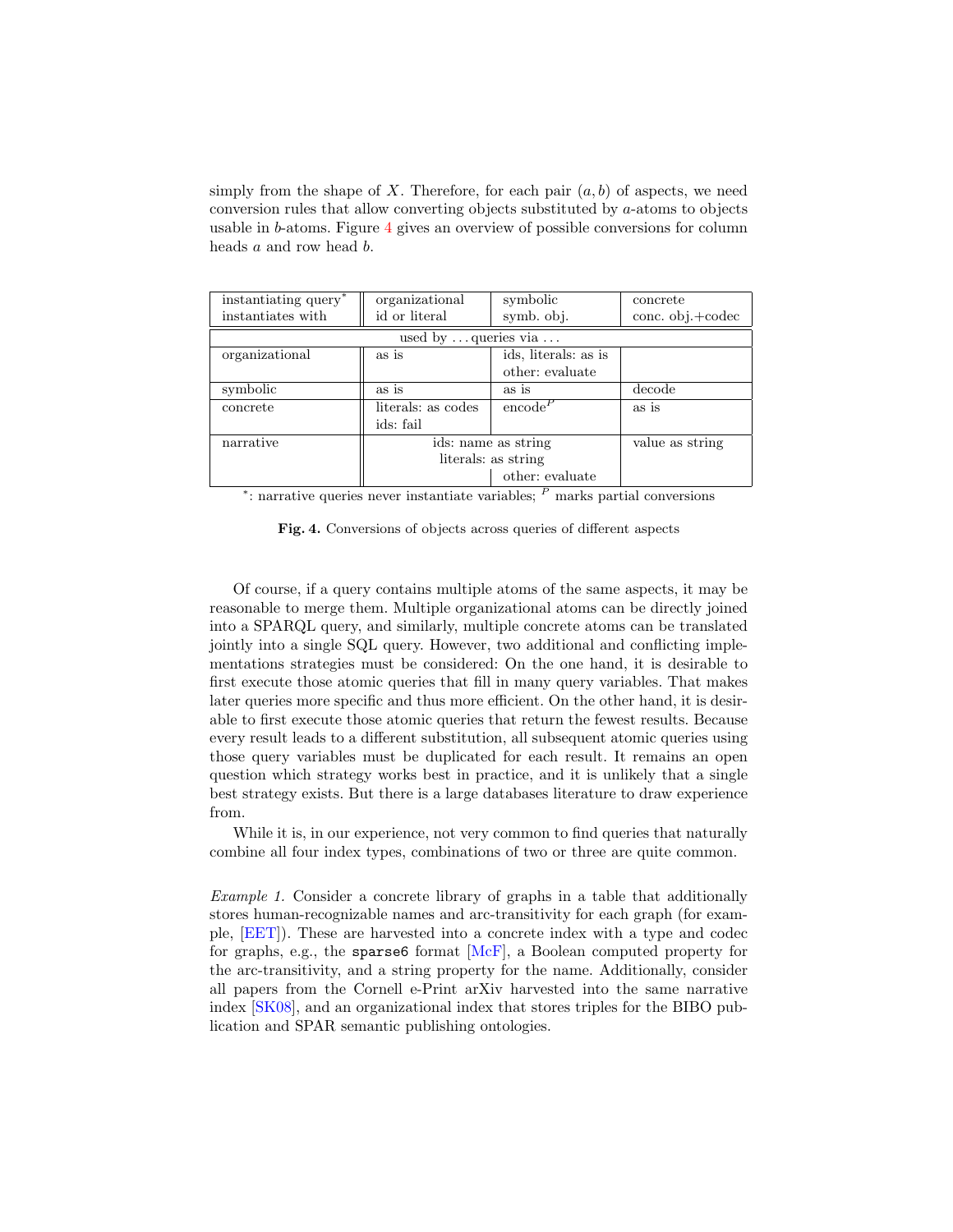Q1: Find arc-transitive graphs that are mentioned by name in articles in journals with h-index greater than 50.

can be encoded in the following query using the concrete, narrative, and organizational aspects:

```
SELECT G : Graph WHERE
\texttt{arcTransitive}(G), F \in \texttt{Narr}(\texttt{Name}(G), \texttt{"graph"),}F partOf P, P bibo: publishedIn J, J spar: hasHindex H, H > 50
```
The first atom in the WHERE-clause returns all arc-transitive graphs  $G$  in the concrete index.

The second atom retrieves the names of these graphs and runs a narrative query for them. This includes evaluating the expression  $\texttt{Name}(G)$  into a string by retrieving the corresponding value from the concrete index. To avoid falsepositives, we include the word "graph" in the narrative atom. It instantiates  $F$ with the identifier of the matching fragment, presumably a part of a paper.

The next three atoms are organizational atoms that perform a SPARQL query retrieving first the identifier  $P$  of the paper containing  $F$ , the identifiers  $J$  of the journal it appeared in, and its h-index  $H$ .  $H$  is a concrete value that is reused in the final concrete query on the size of H.

Finally, we throw away all variables from the obtained substitutions except for the graphs  $G$ . Alternatively, we could include  $P$  in the **SELECT**-clause to also return the paper.

In the above example, we see how a query compiler should consider merging consecutive organizational atoms into a single SPARQL query. In that case, the last concrete atom of the example could, because it is so simple, alternatively and more efficiently be included in that SPARQL query as well. Moreover, the atoms in the WHERE-clause were ordered in a way that previous queries restrict the scope of the subsequent ones. More generally, the query compilers should reorder the atoms automatically.

## <span id="page-13-0"></span>6 Conclusion and Future Work

We have presented a high-level design for a cross-aspect query language and search engine for mathematical information retrieval. The crucial observation is that mathematical information needs address multiple aspects and even though mathematical libraries often have a primary aspect, they usually also contain or reference material of other aspects as well. Our cross-aspect search architecture proposes to harvest all objects into aspect-specific indexes. Correspondingly, the proposed query language combines atomic queries from existing aspect-specific query languages and a query compiler distributes them to the respective indices. The query language is more than just a sum of the four parts as it allows to share variables between the aspect-specific sub-queries and compute non-trivial joins.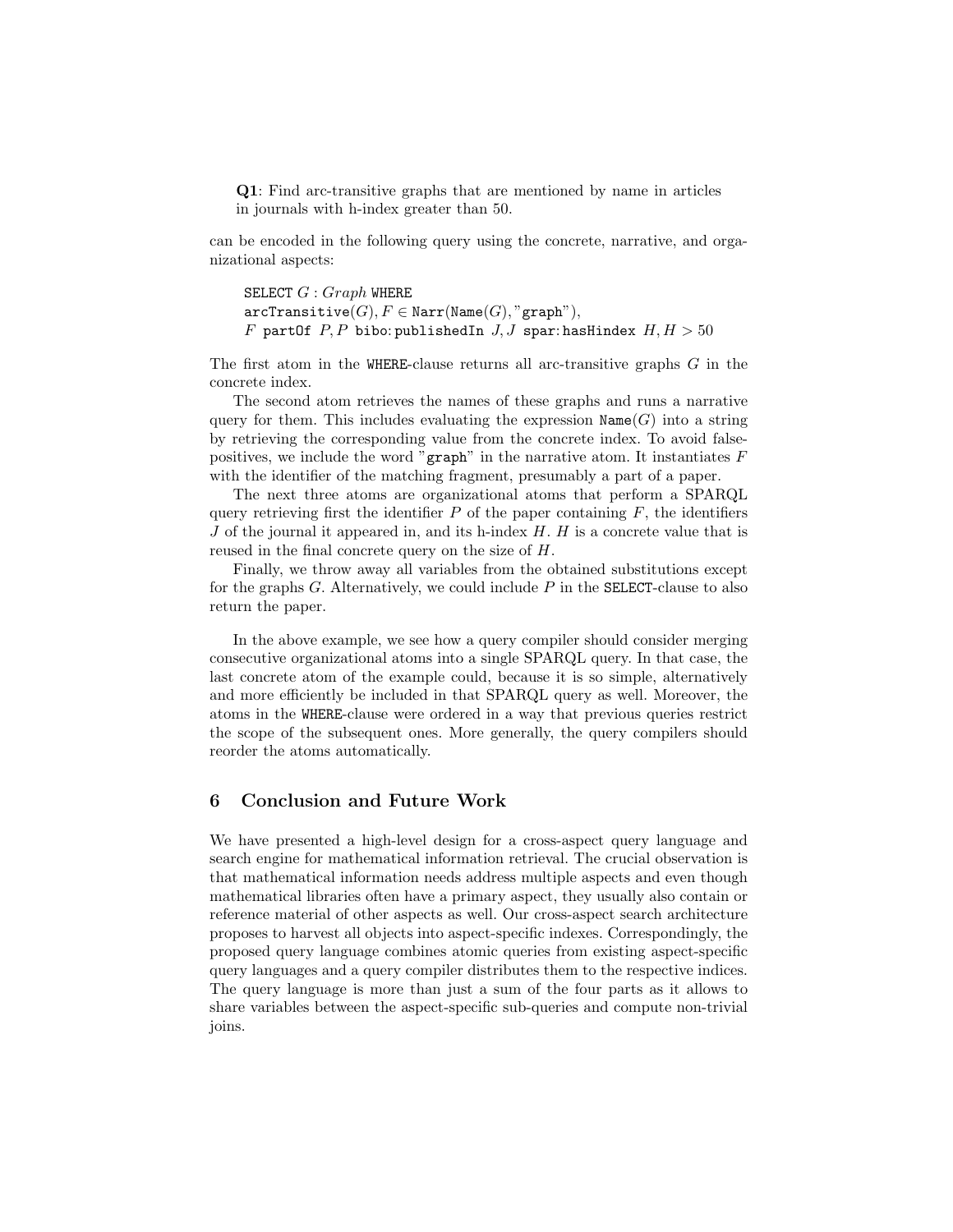We have conducted a requirement analysis on the respective basis technologies and have confirmed the principal adequacy of the query language on paradigmatic, cross-aspect information needs. This shows that existing search/indexing technologies are essentially sufficient for cross-aspect search except for the concrete aspect, where our previous work in MathDataHub provides a good first step.

The obvious next step is an implementation of a distributed cross-aspect search engine as sketched as part of the MathHub system. MathHub already has already collected most of the largest theorem prover libraries (symbolic), the 1.5M preprints of the arXiv, and several large collections of concrete mathematical objects in a common representation format and assigned uniform identifiers to their fragments. MathHub already integrates symbolic and narrative indices, and the MMT system which MathHub employs for knowledge management – while not a dedicated index – can already answer complex symbolic and organizational queries [\[Rab12\]](#page-15-14).

## References

<span id="page-14-9"></span><span id="page-14-8"></span><span id="page-14-7"></span><span id="page-14-6"></span><span id="page-14-5"></span><span id="page-14-4"></span><span id="page-14-3"></span><span id="page-14-2"></span><span id="page-14-1"></span><span id="page-14-0"></span>

| [AD]        | Apache Drill – Schema-free SQL Query Engine for Hadoop, NoSQL and<br>Cloud Storage. URL: https://drill.apache.org (visited on $03/02/2020$ ).                                                                              |
|-------------|----------------------------------------------------------------------------------------------------------------------------------------------------------------------------------------------------------------------------|
| $[Aiz+16]$  | Akiko Aizawa et al. "NTCIR-12 MathIR Task Overview". In: Proceed-<br>ings of the 12th NTCIR Conference on Evaluation of Information Access<br><i>Technologies.</i> Ed. by Noriko Kando, Tetsuya Sakai, and Mark Sanderson. |
|             | Tokyo, Japan: NII, Tokyo, 2016, pp. 299-308. URL: https://tinyurl.<br>com/sofcxjs.                                                                                                                                         |
| [BKR20]     | Katja Berčič, Michael Kohlhase, and Florian Rabe. Towards a Heteroge-                                                                                                                                                      |
|             | neous Query Language for Mathematical Knowledge – Extended Report.<br>2020. URL: https://kwarc.info/kohlhase/papers/tetrasearch.pdf<br>(visited on $03/27/2020$ ).                                                         |
| $[Car+20a]$ | Jacques Carette et al. "Big Math and the One-Brain Barrier – The Tetra-                                                                                                                                                    |
|             | pod Model of Mathematical Knowledge". In: Mathematical Intelligencer                                                                                                                                                       |
|             | (2020). in press. URL: https://arxiv.org/abs/1904.10405.                                                                                                                                                                   |
| $[Car+20b]$ | Jacques Carette et al. "The Space of Mathematical Software Systems –                                                                                                                                                       |
|             | A Survey of Paradigmatic Systems". preprint; http://arxiv.org/abs/<br>2002.04955.2020.                                                                                                                                     |
| $[Cho+05]$  | Eugene Inseok Chong et al. "An Efficient SQL-based RDF Querying Scheme".<br>In: Proceedings of the 31. VLDB Conference. 2005.                                                                                              |
| [DHI12]     | AnHai Doan, Alon Halevy, and Zachary Ives. Principles of Data Integra-<br><i>tion.</i> Elsevier, 2012.                                                                                                                     |
| [DMH]       | Datasets on MathHub.info. URL: https://data.mathhub.info (visited on<br>$09/24/2019$ .                                                                                                                                     |
| [EBO]       | Bettina Eick, Hans Ulrich Besche, and Eamonn O'Brien. SmallGrp –<br>The GAP Small Groups Library. URL: https://www.gap-system.org/<br>Manuals/pkg/SmallGrp-1.3/doc/chap1.html (visited on 10/13/2018).                     |
| [EET]       | Steve Wilson and Primož Potočnik. A Census of edge-transitive tetravalent<br>graphs. URL: https://jan.ucc.nau.edu/~swilson/C4FullSite/index.<br>html (visited on $01/23/2019$ ).                                           |